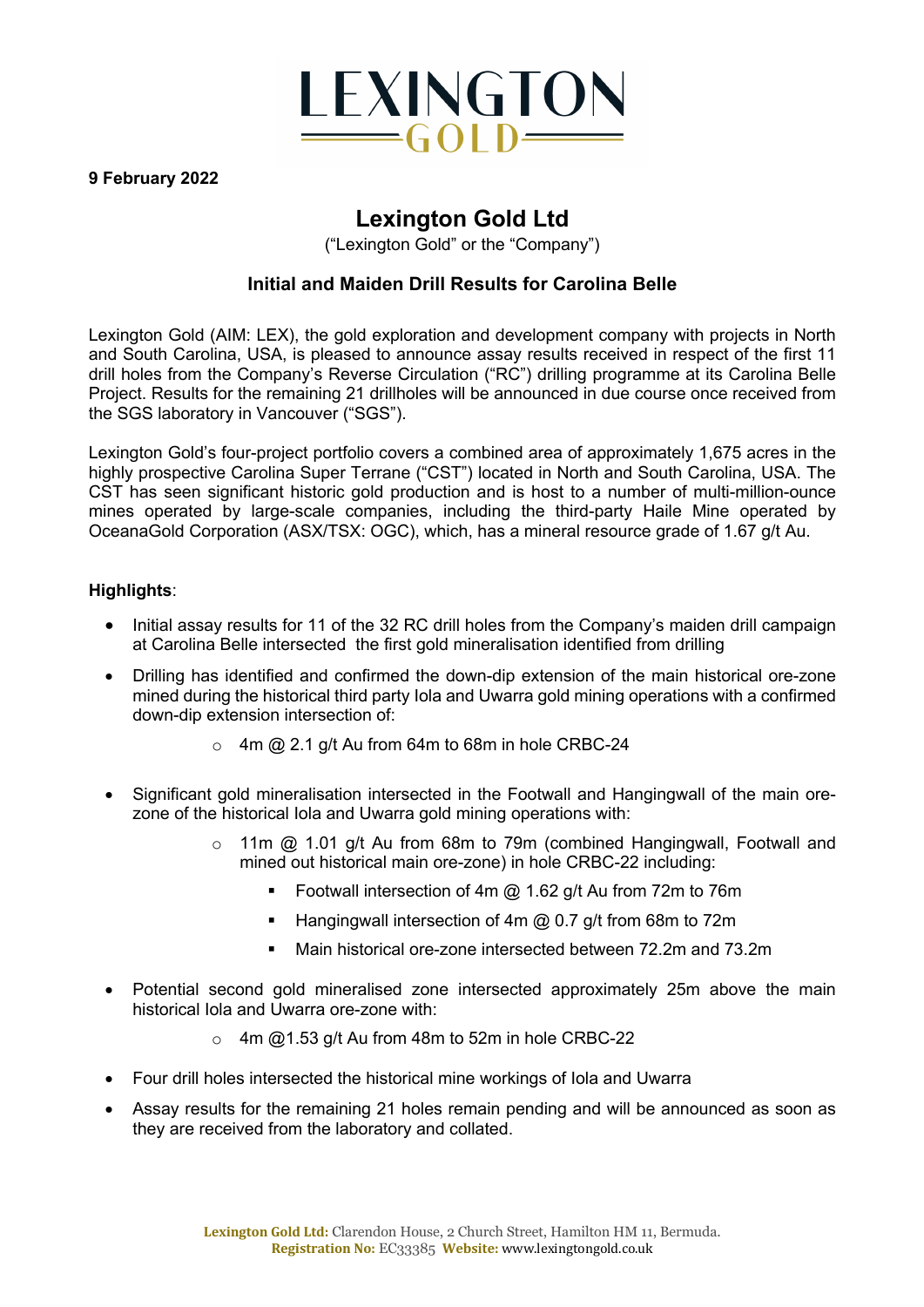

#### **Bernard Olivier, Lexington Gold's CEO, commented**:

*"We are delighted to have received the first assay results from our maiden drilling campaign at Carolina Belle. It is an excellent initial result to intersect multiple mineralised zones of significant width so close to the surface.*

*"The first set of results are predominantly from the historic Iola and Uwarra gold mining operations. The drill results have now identified significant gold mineralisation in the Footwall and Hangingwall of the historical mining operations as well as confirming the down-dip extension of the main historical ore-zone. Four of the holes also intersected the historical mine workings providing valuable information on the dip and strike directions of the main mineralised zone as well as the extent of the historical mining operations. This will facilitate modelling and extrapolation of the mineralised zones for the next phase of drilling at Carolina Belle.* 

*"These initial results give us great confidence regarding the prospectivity and potential of the Carolina Belle deposit and we look forward to receiving and reporting the results from the remaining 21 holes in the coming weeks."*

#### **Additional Drilling and Assaying information**

Carolina Belle comprises exploration and mining rights over a total of 391.98 acres, covering both the historical Iola and Uwarra mining areas. Discovered in 1901, the area was mined almost continuously until 1916, collectively producing approximately 50,000oz of gold until a dispute between the neighbouring mines of Iola and Uwarra prevented continued mining activities.

Our first ever drilling campaign on Carolina Belle was completed in early December 2021 for a total of 32 drill holes for an aggregate of 2,630m drilled. A total of 738 samples comprising of 4 metre sample composites as well as standards, blanks and duplicates were dispatched to SGS.

The exploration drilling campaign at Carolina Belle set out to investigate:

- Drilling down-dip and along strike from the historic Iola and Uwarra gold mining operations
- Drill testing of areas of gold mineralisation, known historical surface and underground workings and areas identified for drill testing, following the completion of the interpretation of geophysics data
- Drill testing of the newly discovered gold anomaly not associated with the previously known gold mineralisation in the project area now named the "Martha Washington South" target

The majority of the drilling for the first 11 drill holes for which assay results have now been returned from SGS was drilled to test the down-dip and strike extent as well as the mineralisation and nature and extent of the historical Iola and Uwarra mining operations. The key selected assay results are set out in Table 1 below.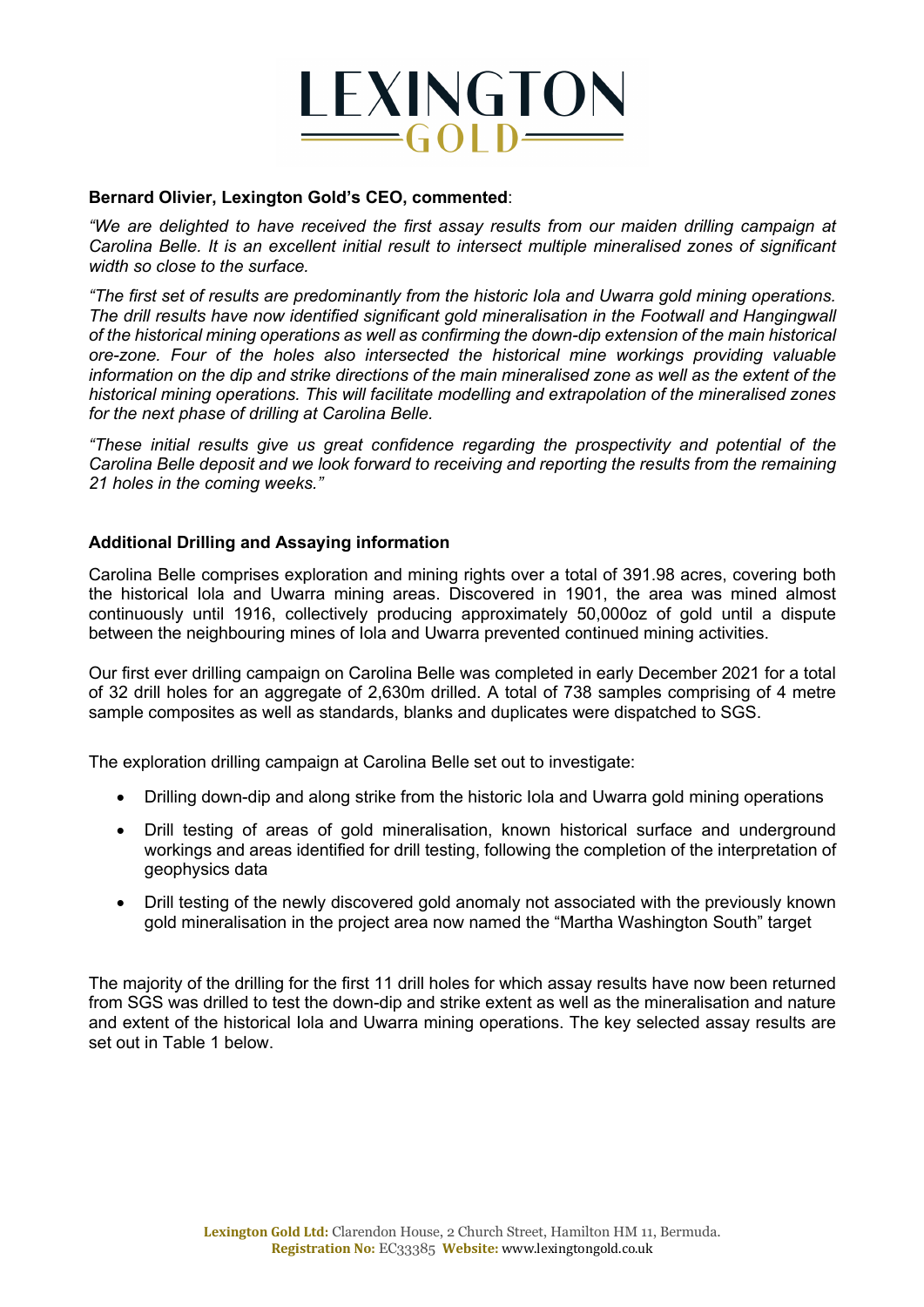# LEXINGTON

# **Table 1**: **Selected drill results for holes CRBC-22, CRC-23, CRBC-24, CRBC-26 and CRBC-27**

| Hole No.  | <b>Dip</b><br>(degrees) | <b>Azimuth</b><br>(degrees) | <b>Final</b><br>depth (m) | <b>From</b>     | Τo              | <b>Interval</b> | $g/t$ Au |
|-----------|-------------------------|-----------------------------|---------------------------|-----------------|-----------------|-----------------|----------|
| CRBC-22   | -60                     | 125                         | 79 <sub>m</sub>           | 48m             | 52m             | 4m              | 1.53     |
| CRBC-22   | -60                     | 125                         | 79 <sub>m</sub>           | 68 <sub>m</sub> | 79 <sub>m</sub> | 11 <sub>m</sub> | 1.01     |
| Including |                         |                             |                           | 68m             | 72m             | 4m              | 0.7      |
| including |                         |                             |                           | 72m             | 76 <sub>m</sub> | 4m              | 1.62     |
| CRBC-23   | -60                     | 127                         | 90 <sub>m</sub>           | 24 <sub>m</sub> | 28m             | 4m              | 0.75     |
| CRBC-24   | -60                     | 128                         | 120 <sub>m</sub>          | 64m             | 68 <sub>m</sub> | 4m              | 2.1      |
| CRBC-26   | -61                     | 120                         | 80 <sub>m</sub>           | 40 <sub>m</sub> | 44 <sub>m</sub> | 4m              | 0.54     |
| CRBC-27   | -60                     | 127                         | 100 <sub>m</sub>          | 4m              | 8m              | 4m              | 0.4      |

All of the intersection information in Table 1 is reported using the down-hole depth. The holes were drilled at inclined angles of approximately  $60^\circ$  and the mineralisation will therefore be at shallower depths than the down-hole depths reported in Table 1.

Hole CRBC-20 to CRBC-25 form part of a total of 8 holes drilled to identify the mineralisation associated with the historic Iola and Uwarra gold mining operations including investigating its potential down-dip and strike extensions and the nature and location of the historical workings.

Four of the drill holes intersected historical mine workings and stopes, including timber support, associated with the historic Uwarri and Iola mines:

- CRBC-21 intersected the historical workings from 31m to 33.2m
- CRBC-22 intersected historical mine workings from 72.3m to 73.3m
- CRBC-23 intersected historical mine workings from 66m to 67m
- CRBC-25 intersected the historical workings from 19m to 20m

The intersection of the historical workings at various depths and along strike enables further investigation and understanding of the nature and extent of the historical ore-zone, its Hangingwall and Footwall zones and the mine workings itself, which will facilitate 3D modelling of the orebody and positioning of future drilling.

CRBC-22 intersected a 4m zone of mineralisation from 48m to 52m with an average grade of 1.53 g/t Au located approximately 25m above the main historical workings intercepted between 72.3m and 73.3m. Both the Footwall and Hangingwall contacts surrounding the historical workings returned good gold mineralisation with the Footwall wall returning 7m at an average of 1.17 g/t Au from 72m to 79m, including a 1m wide mined out section which can be assumed to have contained gold mineralisation, and the Hangingwall contact returning 4m at an average grade of 0.7 g/t Au from 68m to 72m.

CRBC-24 was drilled down-dip from CRBC-25 which intersected the historical mine workings at 19m to 20m and is interpreted as intersecting and confirming the down-dip extension of the main zone of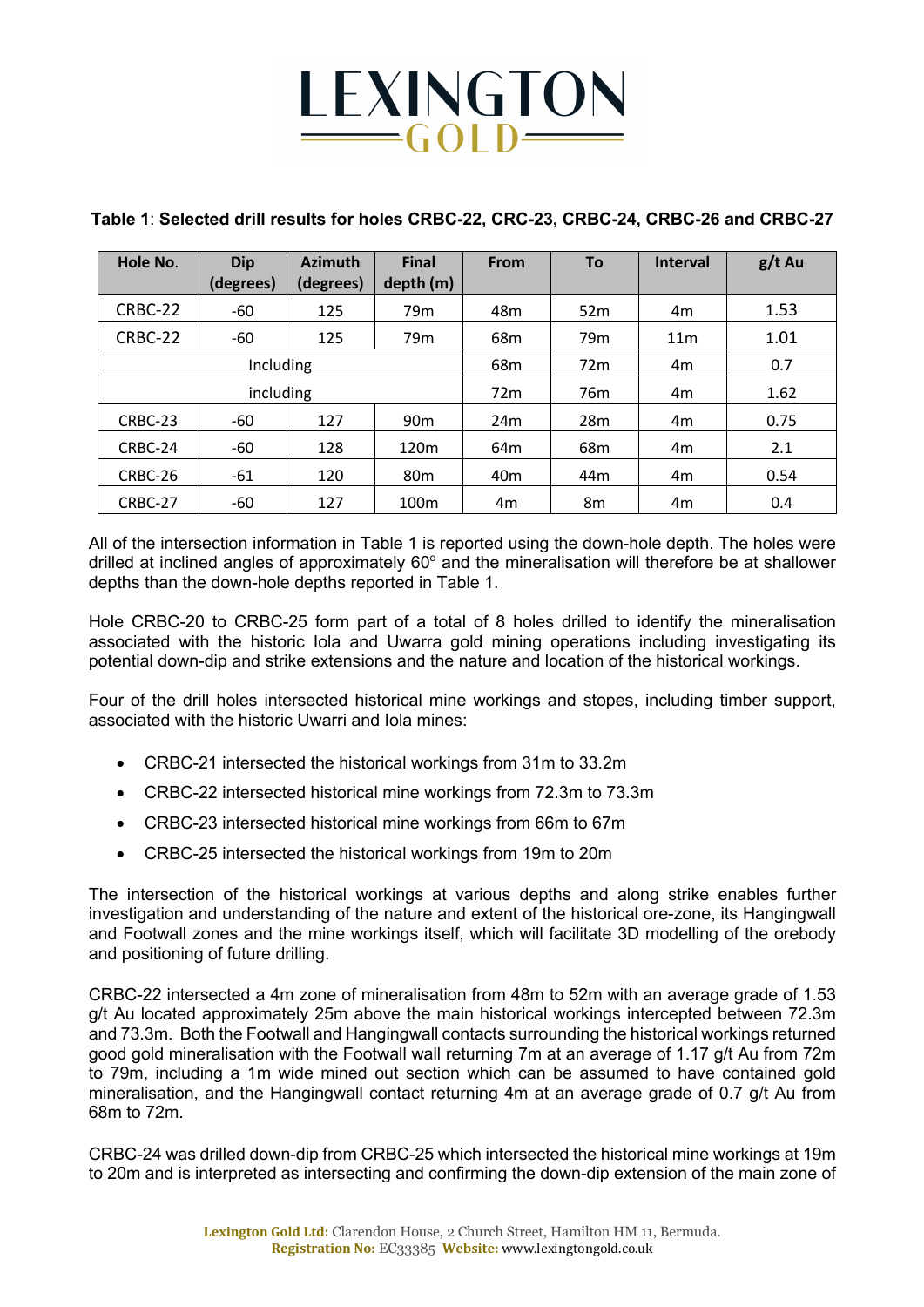

mineralisation associated with the historical Uwarrie and Iowla mine workings between 64m and 68m and returned an average gold grade of 2.1 g/t Au over the 4m intersection.

CRBC-18 and CRBC-19 form part of 6 holes drilled to investigate a separate target, named the "Mcmaster" target. The Mcmaster target contains historical workings that were further defined by soil sampling and geophysics. The target is located to the north-west of the historical workings of Uwarri and Iola and returned initial gold values of 0.18g/t Au over 4m and 0.21 g/t Au over 4m, respectively.

CRBC-26 and CRBC-27 form part of 11 drill holes drilled in the newly discovered target, as announced on 12 July 2021, now named "Martha Washington South". Hole CRBC-26 intersected gold values of 0.54 g/t Au over 4m between 40m and 44m while CRBC-27 returned an average gold grade of 0.4 g/t Au over 4m between 4m and 8m below surface. Surface rock chip and grab samples from Martha Washington South previously returned 10 samples with gold grades in excess of 1g/t including: 17g/t; 5.1g/t; 3.5g/t, 3.2g/t; 2.7g/t; and 2.2g/t.

#### **Competent Person's Statement**

The information contained in this announcement that relates to exploration activities is based upon information compiled by Edward Nealon, Chairman of Lexington Gold. Mr Nealon is a Member of the Australasian Institute of Mining and Metallurgy (AusIMM) and has sufficient experience which is relevant to the style of mineralisation and type of deposit under consideration and to the activity being undertaken to qualify as a Competent Person as defined in the December 2012 edition of the "Australasian Code for Reporting of Exploration Results, Mineral Resources and Ore Reserves" (JORC Code). Mr Nealon consents to the inclusion in this announcement of the matters based upon the information in the form and context in which it appears.

#### **Enquiries**:

#### **Lexington Gold Ltd**

Bernard Olivier (Chief Executive Officer) Edward Nealon (Chairman) Mike Allardice (Group Company Secretary)

**Strand Hanson Limited (Nominated Adviser)** Matthew Chandler / James Bellman / James Harris

#### **Peterhouse Capital Limited (Broker)**

Duncan Vasey / Lucy Williams (Broking) Eran Zucker (Corporate Finance)

#### **Yellow Jersey PR Limited (Financial Public Relations)**

Tom Randell / Matthew McHale

*The information contained within this announcement is deemed by the Company to constitute inside information as stipulated under the Market Abuse Regulation (EU) No. 596/2014 as it forms part of United Kingdom domestic law by virtue of the European Union (Withdrawal) Act 2018, as amended.*

www.lexingtongold.co.uk via Yellow Jersey

www.strandhanson.co.uk T: +44 207 409 3494

www.peterhousecap.com T: +44 207 469 0930

www.yellowjerseypr.com T: +44 7769 325 254